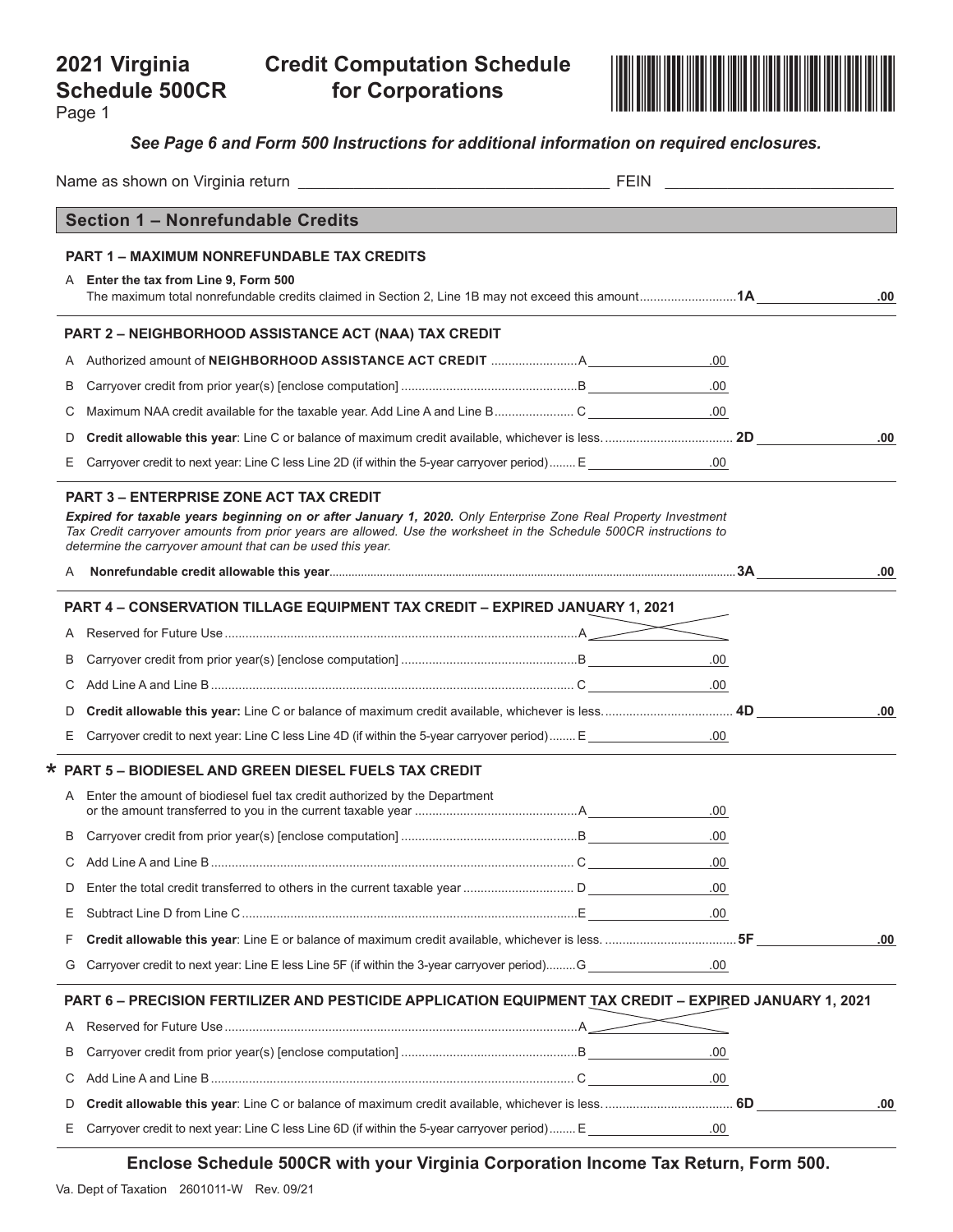### **2021 Virginia Schedule 500CR** Page 2

FEIN \_\_\_\_\_\_\_\_\_\_\_\_\_\_\_\_\_\_\_\_\_\_\_\_\_\_\_\_



|    | <b>PART 7 - RECYCLABLE MATERIALS PROCESSING EQUIPMENT TAX CREDIT</b>                                                                                                      |      |     |
|----|---------------------------------------------------------------------------------------------------------------------------------------------------------------------------|------|-----|
| A  |                                                                                                                                                                           | .00  |     |
| B  |                                                                                                                                                                           | .00. |     |
| С  |                                                                                                                                                                           | .00  |     |
| D  |                                                                                                                                                                           | .00  |     |
| Ε  | Maximum credit: Enter the amount from Line C or Line D, whichever is less E                                                                                               | .00  |     |
| F  |                                                                                                                                                                           |      | .00 |
| G  | 00. Carryover credit to next year: Line C less Line 7F (if within the 10-year carryover period)  G                                                                        |      |     |
|    | * PART 8 - CLEAN-FUEL VEHICLE and VEHICLE EMISSIONS TESTING EQUIPMENT TAX CREDITS                                                                                         |      |     |
| A  |                                                                                                                                                                           | .00  |     |
| B  | CLEAN-FUEL VEHICLE TAX CREDIT allowable this year:                                                                                                                        |      | .00 |
| C  | Carryover credit for next year: Line A less Line 8B (if within the 5-year carryover period) C                                                                             | .00. |     |
| D  | Enter 20% of the purchase or lease price paid during the taxable year plus<br>any carryover credit from prior year(s) for qualified vehicle emissions testing equipment D | .00  |     |
| E. | VEHICLE EMISSIONS TESTING EQUIPMENT TAX CREDIT allowable this year:                                                                                                       |      | .00 |
|    | Carryover credit to next year: Line D less Line 8E (if within the 5-year carryover period)  F                                                                             |      |     |
|    | <b>PART 9 - MAJOR BUSINESS FACILITY JOB TAX CREDIT</b>                                                                                                                    |      |     |
| A  |                                                                                                                                                                           |      |     |
| B  |                                                                                                                                                                           |      |     |
| С  |                                                                                                                                                                           |      |     |
| D  |                                                                                                                                                                           |      | .00 |
| E  | Carryover credit to next year: Line C less Line 9D (if within the 10-year carryover period) E                                                                             |      |     |
|    | <b>PART 10 - RESERVED FOR FUTURE USE</b>                                                                                                                                  |      |     |
|    | <b>PART 11 - HISTORIC REHABILITATION TAX CREDIT</b>                                                                                                                       |      |     |
|    |                                                                                                                                                                           | .00. |     |
| B  |                                                                                                                                                                           | .00  |     |
| С  |                                                                                                                                                                           | .00  |     |
| D  |                                                                                                                                                                           | .00  |     |
| E. | Credit allowable this year: Line D or balance of maximum credit available, whichever is less                                                                              |      | .00 |
| F. | Carryover credit to next year: Line D less Line 11E (if within the 10-year carryover period)  F                                                                           | .00  |     |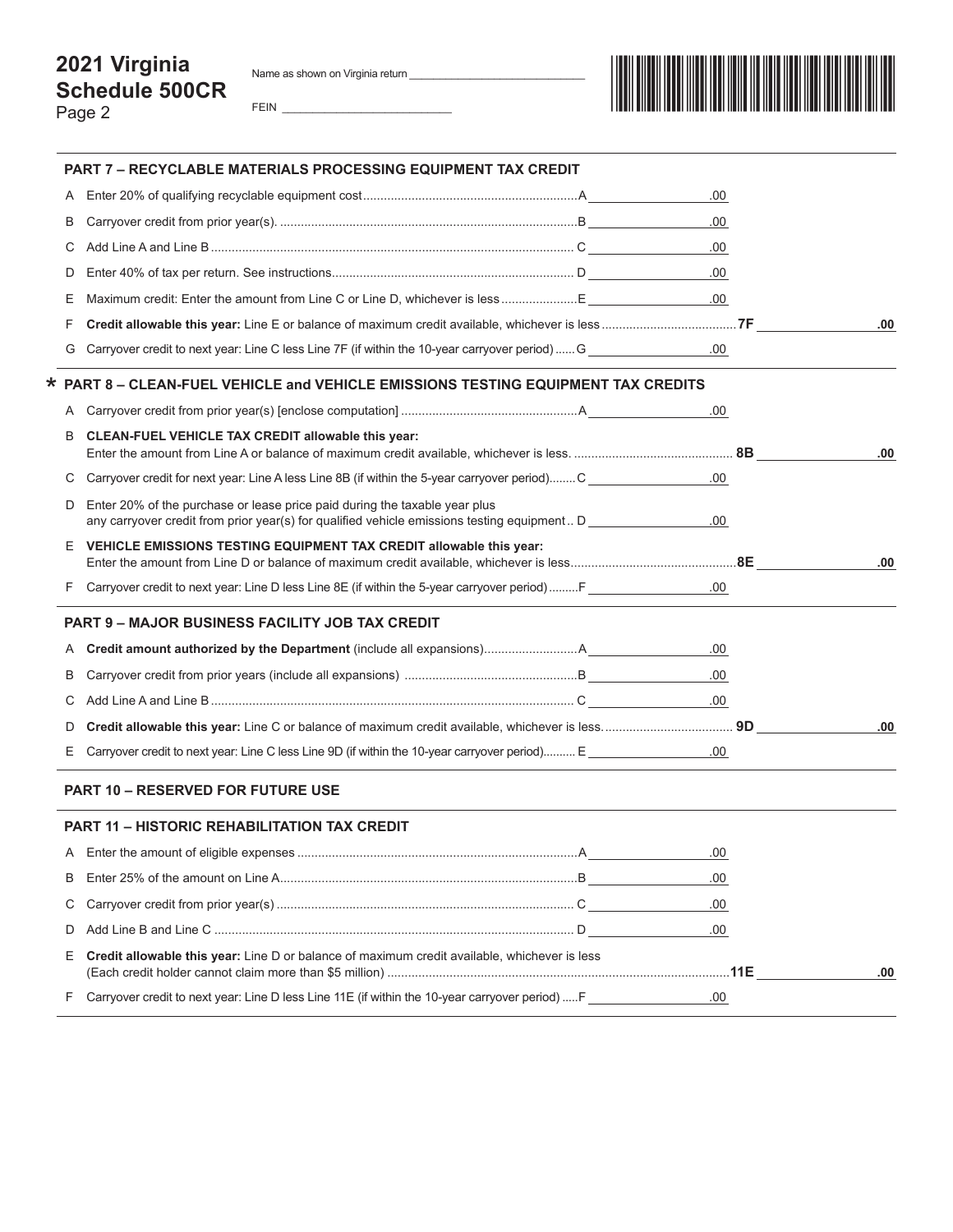Name as shown on Virginia return \_

FEIN  $\perp$ 

|--|--|

|         |        | PART 12 – WORKER RETRAINING TAX CREDIT                                                                                      |          |     |
|---------|--------|-----------------------------------------------------------------------------------------------------------------------------|----------|-----|
|         | Α      |                                                                                                                             | .00      |     |
|         | В      |                                                                                                                             |          | .00 |
|         | С      | Carryover credit to next year: Line A less Line 12B (if within the 3-year carryover period) C                               |          |     |
| $\star$ |        | PART 13 - WASTE MOTOR OIL BURNING EQUIPMENT TAX CREDIT                                                                      |          |     |
|         |        | A Enter 50% of the purchase price paid during the taxable year for equipment used                                           | .00      |     |
|         | B      | Credit allowable this year: Enter the lesser of \$5,000 or the amount on Line A, not to exceed maximum credit available 13B |          | .00 |
|         |        |                                                                                                                             |          |     |
|         |        | <b>PART 14 - RIPARIAN WATERWAY BUFFER TAX CREDIT</b>                                                                        |          |     |
|         | Α      |                                                                                                                             | .00      |     |
|         | В      |                                                                                                                             | .00.     |     |
|         | С      |                                                                                                                             | $.00 \,$ |     |
|         | D      |                                                                                                                             |          | .00 |
|         | Ε      | O. Carryover credit to next year: Line C less Line 14D (if within the 5-year carryover period) E                            |          |     |
|         |        | <b>PART 15 - LAND PRESERVATION TAX CREDIT</b>                                                                               |          |     |
|         |        | Enter the credit amount originating in 2021 or the amount of credit transferred                                             |          |     |
|         |        |                                                                                                                             | .00      |     |
|         | B      |                                                                                                                             | .00.     |     |
|         | С      |                                                                                                                             | .00.     |     |
|         | D      |                                                                                                                             | .00      |     |
|         | Ε<br>F | Credit allowable this year: Line E or balance of maximum credit available, whichever is less.                               | .00.     |     |
|         |        |                                                                                                                             |          | .00 |
|         | G      | Carryover credit to next year: Line E less Line 15F (see instructions for carryover period)  G                              | $.00\,$  |     |
| $\star$ |        | PART 16 - VIRGINIA COAL EMPLOYMENT AND PRODUCTION INCENTIVE TAX CREDIT                                                      |          |     |
|         | A      |                                                                                                                             | .00.     |     |
|         | B      |                                                                                                                             | .00.     |     |
|         | С      | Carryover credit from prior year(s), if eligible for carryover credits. [enclose computation] C                             | .00.     |     |
|         | D      |                                                                                                                             | .00      |     |
|         | Ε      |                                                                                                                             | .00      |     |
|         | F      |                                                                                                                             | .00      |     |
|         | G      | Credit allowable this year: Enter Line F or balance of maximum credit available, whichever is less                          |          | .00 |
|         |        | H Carryover credit to next year: Line F less Line 16G (if eligible for carryover credits) H                                 | .00      |     |
|         |        | <b>PART 17 - COMMUNITY OF OPPORTUNITY TAX CREDIT</b>                                                                        |          |     |
|         |        | Enter the credit amount authorized by the Department of Housing and                                                         |          |     |
|         |        |                                                                                                                             | .00      |     |
|         | B      |                                                                                                                             | .00.     |     |
|         | С      |                                                                                                                             | .00.     |     |
|         | D      | Credit allowable this year: Enter amount from Line C or balance of maximum credit available, whichever is less 17D          |          | .00 |
|         | Ε      | Carryover credit to next year: Line C less Line 17D (if within the 5-year carryover period) E                               | .00      |     |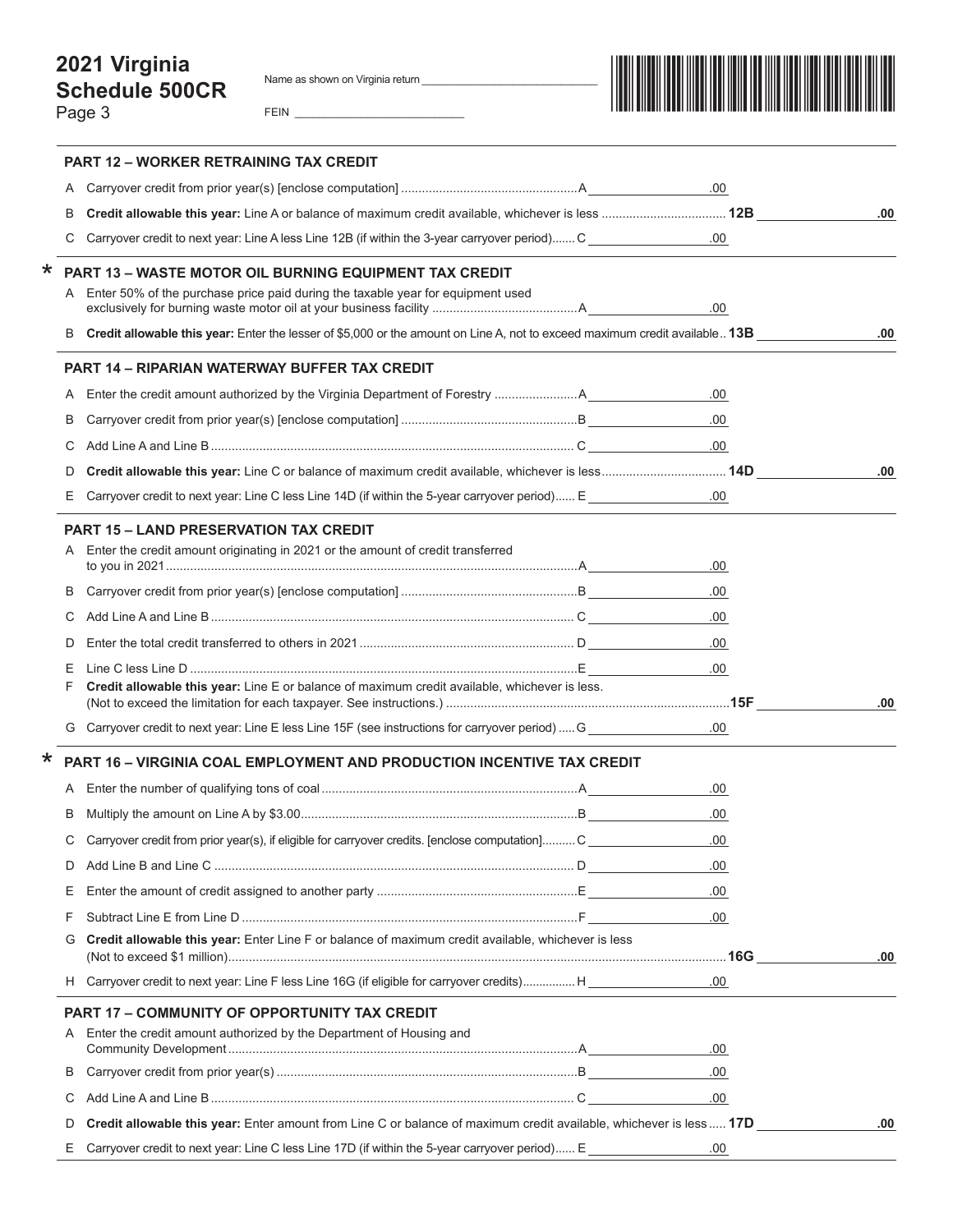### **2021 Virginia Schedule 500CR** Page 4

FEIN



|    | PART 18 - GREEN JOB CREATION TAX CREDIT                                                                                                   |      |     |
|----|-------------------------------------------------------------------------------------------------------------------------------------------|------|-----|
| Α  | Enter the total eligible credit amount for each annual salary of \$50,000 or moreA                                                        | .00  |     |
| B  |                                                                                                                                           | .00. |     |
| С  |                                                                                                                                           | .00. |     |
| D  | Credit allowable this year: Enter amount from Line C or balance of maximum credit available, whichever is less 18D                        |      | .00 |
|    | E Carryover credit to next year: Line C less Line 18D (if within the 5-year carryover period)E                                            | .00  |     |
|    | <b>PART 19 - FARM WINERIES AND VINEYARDS TAX CREDIT</b>                                                                                   |      |     |
| Α  |                                                                                                                                           | .00  |     |
| В  |                                                                                                                                           | .00. |     |
| С  |                                                                                                                                           | .00. |     |
| D  | Credit allowable this year: Enter amount from Line C or balance of maximum credit available, whichever is less 19D                        |      | .00 |
|    | E Carryover credit to next year: Line C less Line 19D (if within the 10-year carryover period) E                                          | .00  |     |
|    | <b>PART 20 - INTERNATIONAL TRADE FACILITY TAX CREDIT</b>                                                                                  |      |     |
| A  |                                                                                                                                           | .00  |     |
| B  |                                                                                                                                           | .00  |     |
| С  |                                                                                                                                           | .00. |     |
| D  |                                                                                                                                           | .00. |     |
| Ε  | Maximum credit: Enter the amount on Line C or Line D, whichever is less E                                                                 | .00. |     |
| F  | Credit allowable this year: Enter amount from Line E or balance of maximum credit available, whichever is less 20F                        |      | .00 |
|    | G Carryover credit to next year: Line C less Line 20F (if within the 10-year carryover period) G _______________                          | .00  |     |
| A  | <b>PART 21 - PORT VOLUME INCREASE TAX CREDIT</b><br>Enter the total credit amount originating in 2021 or the amount of credit transferred | .00. |     |
| B  |                                                                                                                                           | .00. |     |
| С  |                                                                                                                                           | .00. |     |
| D  |                                                                                                                                           | .00. |     |
| Ε  |                                                                                                                                           | .00. |     |
|    | Credit allowable this year: Enter amount from Line E or balance of maximum credit available, whichever is less 21F                        |      | .00 |
|    | G Carryover credit to next year: Line E less Line 21F (if within the 5-year carryover period) G                                           | .00  |     |
|    | <b>PART 22 - BARGE AND RAIL USAGE TAX CREDIT</b>                                                                                          |      |     |
| A  |                                                                                                                                           | .00. |     |
| B  |                                                                                                                                           | .00. |     |
| С  |                                                                                                                                           | .00. |     |
| D  | Credit allowable this year: Enter amount from Line C or balance of maximum credit available, whichever is less  22D                       |      | .00 |
| Е. | Carryover credit to next year: Line C less Line 22D (if within the 5-year carryover period)  E                                            | .00  |     |
|    | PART 23 - LIVABLE HOME TAX CREDIT                                                                                                         |      |     |
| A  |                                                                                                                                           | .00  |     |
| B  |                                                                                                                                           | .00. |     |
| C  |                                                                                                                                           | .00  |     |
| D  | Credit allowable this year: Enter amount from Line C or balance of maximum credit available, whichever is less 23D                        |      | .00 |
| Е. | Carryover credit to next year: Line C less Line 23D (if within the 7-year carryover period)  E                                            | .00  |     |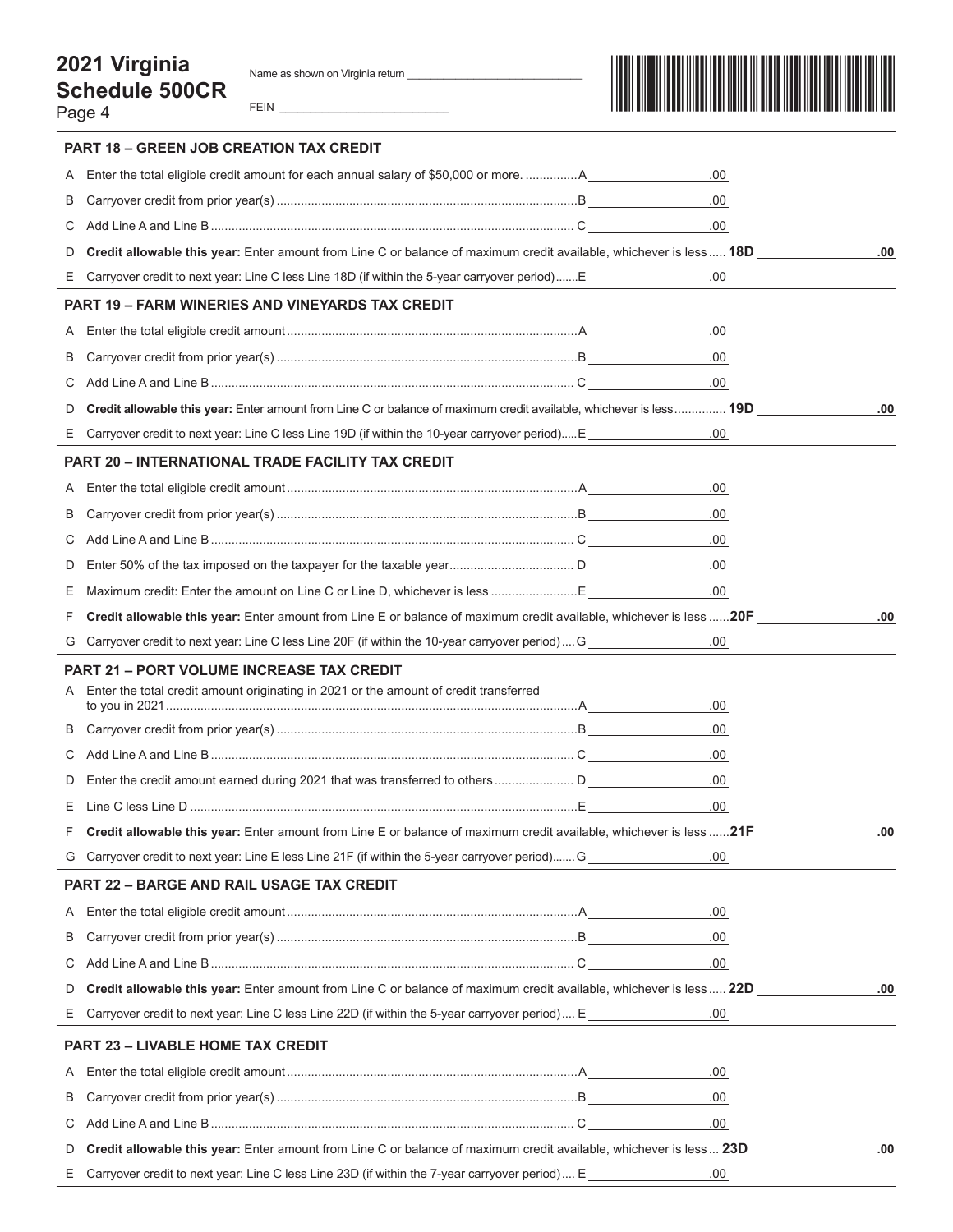## **2021 Virginia Schedule 500CR**

Page 5

FEIN \_\_\_\_\_\_\_\_\_\_\_\_\_\_\_\_\_\_\_\_\_\_\_\_\_\_\_\_



|    | <b>PART 24 - RESEARCH AND DEVELOPMENT EXPENSES TAX CREDIT</b>                                                                                                                            |         |      |
|----|------------------------------------------------------------------------------------------------------------------------------------------------------------------------------------------|---------|------|
|    |                                                                                                                                                                                          | .00     |      |
| B  | Credit allowable this year: Enter amount from Line A or balance of maximum credit available, whichever is less 24B                                                                       |         | .00  |
|    | <b>PART 25 - MAJOR RESEARCH AND DEVELOPMENT EXPENSES TAX CREDIT</b>                                                                                                                      |         |      |
| A  |                                                                                                                                                                                          | .00.    |      |
| B  |                                                                                                                                                                                          | .00     |      |
| С  |                                                                                                                                                                                          | .00     |      |
| D  | Credit allowable this year: Enter amount from Line C or balance of maximum credit available, whichever is less.                                                                          |         | .00  |
|    | E Carryover credit to next year: Line C less Line 25D (if within the 10-year carryover period)E ___________                                                                              | .00.    |      |
|    | <b>PART 26 - EDUCATION IMPROVEMENT SCHOLARSHIPS TAX CREDIT</b>                                                                                                                           |         |      |
| A  | Enter the total eligible credit amount authorized by the Virginia Department of Education A                                                                                              | .00     |      |
| B  |                                                                                                                                                                                          |         |      |
| С  |                                                                                                                                                                                          |         |      |
| D  | Credit allowable this year: Enter amount from Line C or balance of maximum credit available, whichever is less 26D                                                                       |         | .00. |
| Е. | Carryover credit to next year: Line C less Line 26D (if within the 5-year carryover period)  E                                                                                           | .00     |      |
|    | <b>PART 27 - FOOD CROP DONATION TAX CREDIT</b>                                                                                                                                           |         |      |
| A  |                                                                                                                                                                                          | .00.    |      |
| B  |                                                                                                                                                                                          | .00     |      |
| С  |                                                                                                                                                                                          | .00.    |      |
| D  | Credit allowable this year: Enter amount from Line C or balance of maximum credit available, whichever is less27D                                                                        |         | .00. |
|    | E Carryover credit to next year: Line C less Line 27D (if within the 5-year carryover period)  E                                                                                         | $.00\,$ |      |
|    | <b>PART 28 - WORKER TRAINING TAX CREDIT</b>                                                                                                                                              |         |      |
| A  |                                                                                                                                                                                          | .00.    |      |
| В  |                                                                                                                                                                                          | .00.    |      |
| С  |                                                                                                                                                                                          | .00.    |      |
| D  | Credit allowable this year: Enter amount from Line C or balance of maximum credit available, whichever is less  28D                                                                      |         | .00  |
|    | E Carryover credit to next year: Line C less Line 28D (if within the 3-year carryover period)  E _                                                                                       | .00     |      |
|    | <b>PART 29 - VIRGINIA HOUSING OPPORTUNITY TAX CREDIT</b>                                                                                                                                 |         |      |
| A  | Enter the total eligible credit amount authorized by the Housing Development Authority  A                                                                                                | .00     |      |
| В  |                                                                                                                                                                                          |         |      |
| C. |                                                                                                                                                                                          | .00.    |      |
| D  | Credit allowable this year: Enter amount from Line C or balance of maximum credit available, whichever is less  29D                                                                      |         | .00  |
| Е. | Carryover credit to next year: Line C less Line 29D (if within the 5-year carryover period)  E                                                                                           | .00     |      |
|    | <b>Section 2 - Total Nonrefundable Credits</b>                                                                                                                                           |         |      |
|    | <b>PART 1 - TOTAL NONREFUNDABLE TAX CREDITS</b>                                                                                                                                          |         |      |
|    | A Add the amounts on Lines 2D, 3A, 4D, 5F, 6D, 7F, 8B, 8E, 9D, 11E, 12B, 13B, 14D,<br>15F, 16G, 17D, 18D, 19D, 20F, 21F, 22D, 23D, 24B, 25D, 26D, 27D, 28D, and 29DA                     | .00.    |      |
|    | B TOTAL NONREFUNDABLE CREDITS ALLOWABLE THIS YEAR: Enter the amount from Line A<br>or the amount from Section 1, Line 1A, whichever is less. Transfer this amount to Form 500, Line 101B |         | .00  |